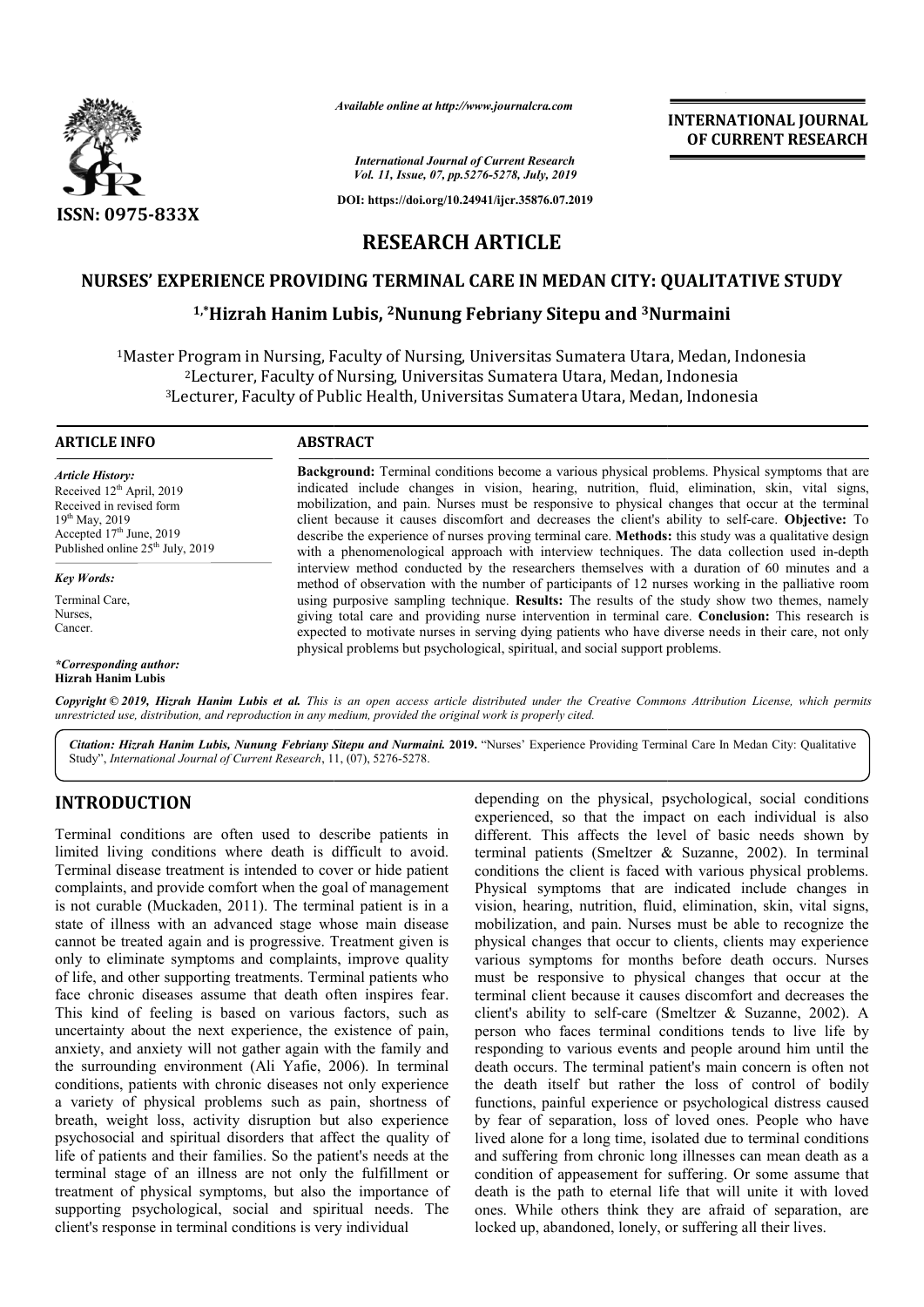According to Roy's model adaptation theory, human interaction with the environment to meet basic needs such as oxygen, nutrition, elimination, activity and rest, and protection. Self-concept focuses on the psychosocial and spiritual aspects of humans. The need for self-concept is related to the psychic integrity between perception, mental activity and expression of feeling. Individual self-concept includes physicalself (sensation and body image) and personalself (self-consistency, self-ideal, and self-spiritual ethics) (Roy & Andrews, 1999, in Tomey & Alligood, 2006). The role function is described in how the role of the nurse in recognizing patterns of social interaction in dealing with others is reflected in the role 1) fulfilling the basic needs of patients. 2) providing meditation to terminal patients and families. 3) foster good relationships with patients. The function of the nurse's role is reflected in the fulfillment of the task in interaction with a person or group.

#### **MATERIALS AND METHODS**

This study used a qualitative design with a phenomenological approach. This approach was chosen so that the participants' experiences can be explored to be more revealed so that the description of the nurse's experience in providing terminal disease care can be clearly illustrated. Participants in this study were 12 nurses who served in the palliative care room. Participant retrieval was carried out using purposive sampling. Data collection used in this study used in-depth interview method with a duration of 60 minutes and observation method. All participants selected in this study were nurses who had the following characteristics: willing to be participants, not having communication problems, physically and mentally healthy.

#### **RESULTS**

This study focuses on the experience of nurses in providing terminal care. The selected participants were in accordance with the research inclusion criteria and came from the Medan city area. Based on the results of this study, researchers identified four themes. The two themes are:

**Provide total care:** Meeting the needs of terminal patients is an activity carried out by nurses because terminal patients often experience limitations in carrying out daily activities. This is reflected in the sub-themes, namely: 1) providing total care with categories: eating, bathing and mobilization 2) providing support care with categories: providing motivation. Participants revealed that the fulfilment of food, bathing and mobilization needs was met by nurses. In addition, participants also said that the effects of chemotherapy make patients experience problems so that they need nurses to fulfil their needs. Other participants revealed that patients desperately needed communication. Most terminal clients want to be independent in carrying out their activities. Allowing patients to perform simple tasks such as bathing, eating, and mobilizing will increase the client's dignity. Nurses must not force client participation especially if physical disability makes participation difficult. Nurses can encourage families to let clients make decisions to engage in meeting their needs such as eating, bathing and mobilization. A participant revealed that the fulfilment of food, bathing and mobilization needs was filled by nurses. This statement is in accordance with the expression:

*"The terminal patient is not automatically able to do what is needed for him, for example giving food or bathing, light*  *mobilization, we help all of them. That's total care. "(Participant 1).*

Some participants revealed that the fulfilment of total needs was done by nurses. This statement is in accordance with the expression:

*"Anyway, all of his needs are met, eat, sleep, oxygen. . . "(Participant 2)."If he needs to take a bath or he needs to be tanned, then we are similar, and he continues to have a tight treatment, for example, we are witnessing, for example, we are suffering from pain, we reduce the pain. . . . . "(Participant 8).*

The goal of treatment in terminal patients is to help clients to live more comfortably and fully until they die, helping families to provide support to patients, helping clients and families to receive attention. Effective outcome and management criteria are effective coping, patients and families who do not know death, are characterized by: Conversations between family and clients about the last and last hours preferred, conversations between clients and families about spiritual beliefs and about the existence of death and interactions between clients and families related to the meaning of life and fear associated with death

**Provide nursing intervention in terminal care:** Terminal treatment emphasizes that terminal services are based on the following basic patterns: 1) improve quality of life and consider death as a normal process; 2) does not accelerate or delay death; 3) relieving pain and other irritating complaints; 4) maintain psychological and spiritual balance; 5) trying to keep the patient active until the end of his life; and 6) trying to help overcome the atmosphere of sorrow for the family. Participants revealed that the principle or focus of terminal care provided was to reduce physical complaints and improve the quality of life of patients. The most common intervention is comprehensive pain assessment. Interventions to treat pain are adjusted to the results of pain assessment. Management is given according to the pain management path that applies in the hospital. Some participants said that the nursing intervention provided was a comprehensive pain assessment. Revelation in accordance with the phrase:

*"When we complain of pain, we ask how the pain complaints, and assess the pain scale, we ask the scale of 0-10, how pain is ..." (Participant 1).*

One participant said that they provide non-pharmacological pain management and pharmacological pain relief collaboration. This statement is in accordance with the expression:

*"If we have pain, we still use pain assessment, if we can use the relaxation technique while we use relaxation techniques, but if the cencer pain, he can usually get high class painkillers ..." (Participant 9).* "*The treatment we usually eee edukasilah to pasennya teach relaxation techniques, non pharmacology, for example if we divert attention right when he is in pain we recommend his hobbies for example watching TV, listening to his favorite songs eee or take a deep breath like that is a small example, right from nursing like that, yeah ... "(Participant 12). "We positioned our nursing actions comfortably, but if he was aware we would teach him to take a deep breath so that the pain decreased, his mind calmed down somewhat to give oxygen so that his pain diminished ..." (Participant 8).*